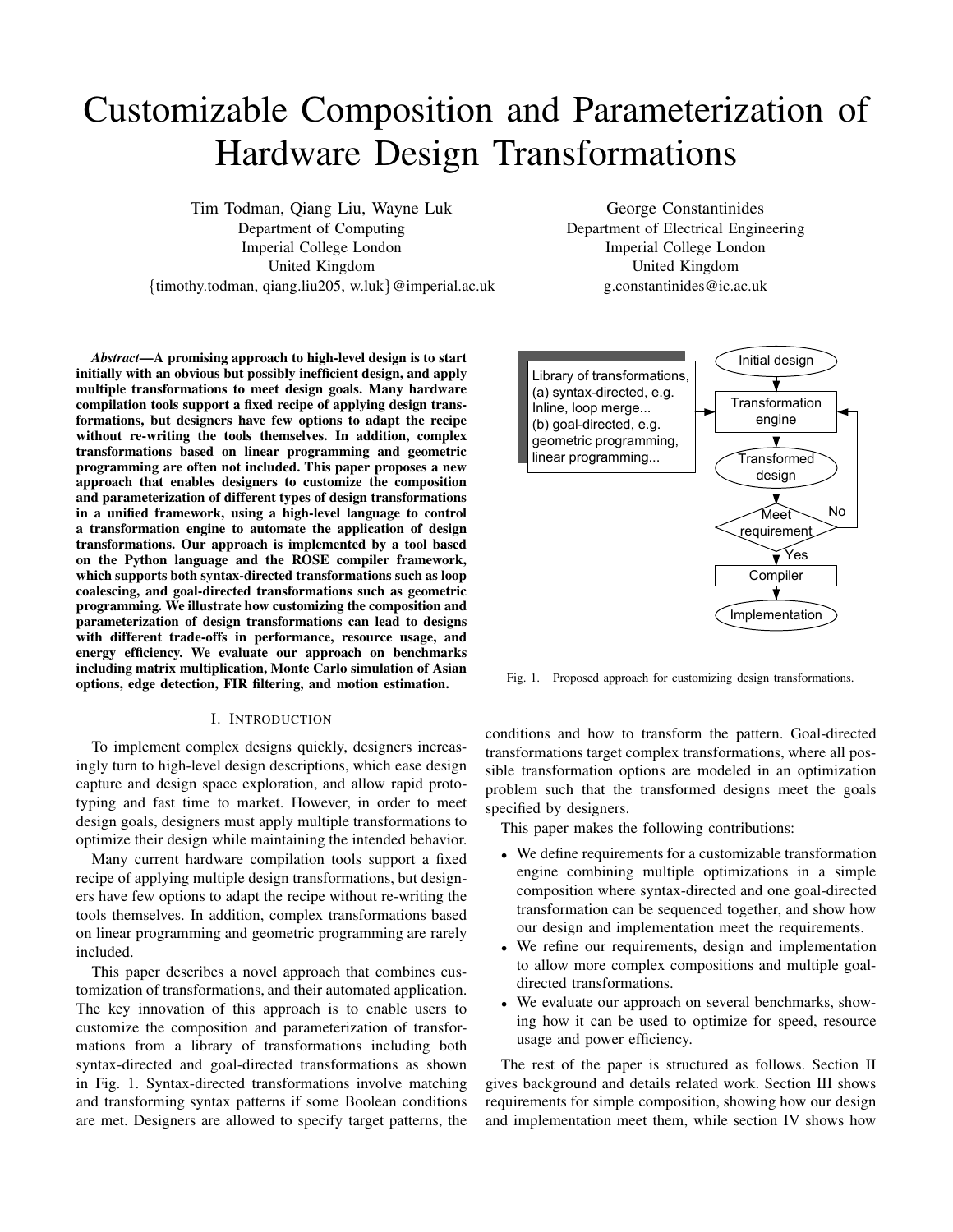we extend and modify the requirements, design and implementation for complex composition, where transformations can be composed in several ways and multiple goal-directed transformations can be used. Section V shows results from applying the approach to several benchmarks. Finally, section VI concludes and gives ideas for future work.

#### II. BACKGROUND

#### *A. Hardware compilers*

There are several commercial hardware compilers, such as Catapult C Synthesis [1], CoDeveloper [2], and Celoxica DK Design Suite [3]. Each targets different C-like languages. These compilers perform several optimizations, such as retiming, common subexpression optimization, memory pipelining, *etc.*, which are mainly achieved by syntax-directed transformations. Rewriting a design from C/C++ to C-like languages, such as Impulse C and Handel-C, is not trivial.

In the academic community, several efforts optimize high level hardware design. Syntax-directed transformations, such as code motion, loop transformation, dynamic renaming and scalar replacement, are used in [4] and [5]. Goal-directed transformations are implemented in [6] and [7]. Liu *et al.* [6] propose a geometric programming approach to explore the data reuse and loop-level parallelization design space in the context of FPGA targeted hardware compilation. An integer linear programming model is proposed in [7] for pipelining outer loops in FPGA hardware coprocessors. However, all these approaches need external support for transformations to complete the optimization.

Liu *et al.* [8] identify two kinds of transformation, goaldirected and syntax-directed, and combine them in one approach. Using syntax-directed and goal-directed transformations together allows goal-directed transformations to be simplified, as they can rely on syntax-directed transformations to render their input into a suitable form. Liu *et al.* concentrate on integrating the two approaches, but do not automate the compile process.

#### *B. Compiler frameworks*

Previous compilation approaches, SUIF [9] and ROSE [10] provide a means of building compilers from components, but choosing the next transformation is left to the user. CoSy [11] has less common ways of composing transformations: competitive and parallel, but it has the same limitations as other approaches. All three approaches aim at software compilation, whereas we primarily aim at hardware compilation.

Syntax-directed transformations for hardware compilation have been explored by researchers like di Martino *et al*. [12] on data-parallel loops written in C-source code, as part of a synthesis method from C to hardware. Unlike our method they do not allow user-written transformations. Compiler toolkits such as SUIF and CoSy [11] allow multiple patterns to be used together, but they do not support including goal-directed transformations. Pattern matching and transforming can also be done in tree rewriting systems such as TXL [13], but the

generality of such systems makes them difficult to incorporate hardware-specific knowledge into the transformation process.

#### *C. Build tools*

The Make tool [14] is fine for building an executable from a dependence graph, but does not support iteration; iteration requires use of outside tools, such as shell scripts. Make allows parts of a build to run in parallel, allowing independent parts of a build to run on different processors. This is intended to speed up large builds rather than comparing the results of multiple transformations on the same inputs. Many other tools exist to correct features of make, including Ant, Bjam, Aegis, but these have no specific support for iteration or hardware compilation.

Scripting languages such as Python [15] and Lua [16] have good support for embedding in programs written in C. Our approach extends scripting into a domain-specific language for compilation. Many other scripting languages exist, but may lack proper type systems or be overly complex.

#### III. SIMPLE COMPOSITION

Simple composition means combining a single goal-directed transformation with multiple syntax-directed transformations.

#### *A. Requirements*

*Common requirements:*

- Allow multiple transformations: syntax-directed and one goal-directed.
- Support common and domain-specific transformations.
- Compose and parameterize transformations.
- Playback for verification and reuse.

We now explain the requirements in detail.

*Allow multiple transformations*: Experience with previous approaches such as SUIF and ROSE shows that the optimization problem can be usefully broken down into multiple optimization passes. Allowing multiple optimizations is thus a minimum requirement for an optimizing compiler approach. For simple composition, we only allow one goal-directed transformation, whose goal should correspond to the overall design goal; syntax-directed transformations can prepare the goal-directed transformation's input and refine its output.

*Support common and domain-specific transformations*: Research in compilers has identified many useful optimizations; we call transformations that have proved useful in many application domains *common transformations*. By contrast, *domainspecific* transformations are only useful in one application domain. Previous work [8] shows that combining common and domain-specific transformations allows users to achieve design goals by choosing a sequence of suitable transformations.

*Compose transformations*: For simple composition, we only allow *sequence* composition: calling several transformations, with output of one being input to another. Sequence is useful for providing initial patterns for goal-directed transformations, or when the design input is in a known form.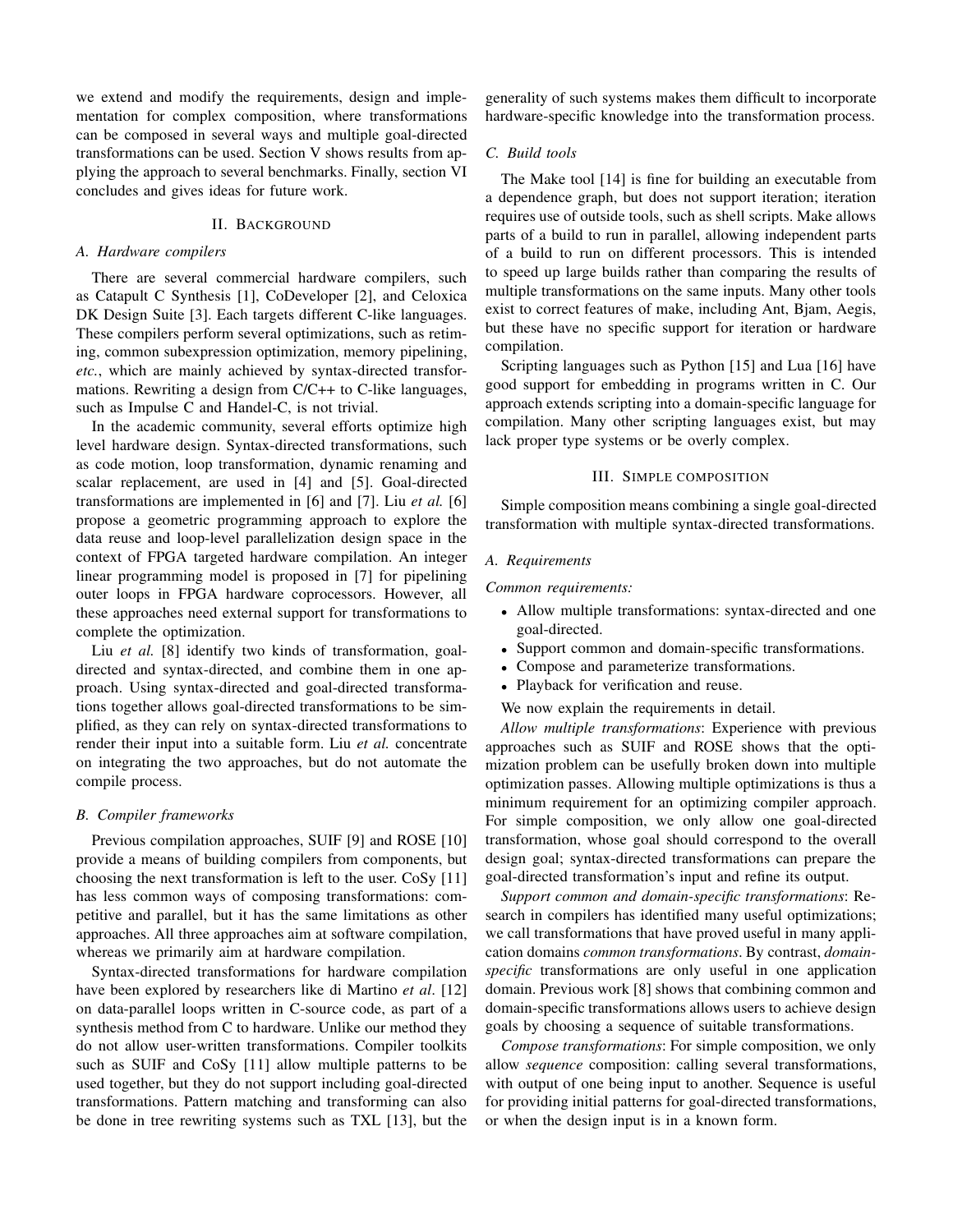*Playback for verification and reuse*: Playback requires recording into a logfile at each step: the design and transformation parameters used, and the choice of next step. The recording can then be played back, either on the same design (verification), or on other designs (reuse).

*Verification*: a key requirement of any optimization is that the intended design behavior is preserved; clearly, a fast but incorrect design is useless. Playback allows verification by finding which step deviates from initial behavior.

If the final design fails to preserve initial design behavior, the user can replay the script to step through the recorded transformation sequence to find which step caused the failure, much like single-stepping a debugger but with transformations instead of program lines. This step could then be removed from the script, debugged separately, different parameters used or a pre-requisite added.

While we do not consider formal verification in this paper, the same stepwise approach could also be used. The framework could formally verify that the design after a step is the same, or has the same properties as the design before that step.

*Reuse*: successful compilation compositions may be reused for other designs. For example, in DSP filter implementation, designs with different numbers of taps can benefit from same transformation sequence. Other sequences might optimize for particular targets: for example, we have found that one compiler can get a good speedup from inlining, merging, normalization and scalar replacement.

#### *B. Design*

To meet the requirements described above, we propose the following design for the transformation engine: a customizable approach for source-to-source compilation, with fixed components for common tasks such as front end (parser), back end (unparser) and utilities such as a symbol table and means of composing transformations together. Each input design is first parsed resulting in an abstract syntax tree (AST) and symbol table. The designer can then apply different transformations to the AST: either standard transformations such as loop unrolling, or custom transformations for a particular domain or application, attempting to optimize for their design goals. When the goals have been met, the back end renders the transformed design back into C source code. To implement the final design, we translate from C to Handel-C, then use the Handel-C compiler to generate a hardware description that can be compiled using FPGA vendor tools. Currently, the C to Handel-C translation is manual, but this could be mechanized or a tool such as C-to-Verilog [17] used.

We consider each transformation as a function that takes as input parameters:

- *Current design*: including AST and symbol table.
- *Platform constraints*: number of multipliers, memories, DSP resources, and so on.
- *Design goals*: for now restricted to the overall optimization goal – speed, size, power.
- *Transform-specific parameters*: for example, loop tiling might specify what tile size or range of tile sizes to use.

and produces as output:

- *Transformed design*: if the transformation was successfully applied.
- *Output parameters*: as a key-value list, such as loop partition scheme and operation pipelining scheme, showing how the design was transformed and allowing later transformations to benefit from any analysis results from the current transform.

Goal-directed transformations may have several specific parameters:

- *Objective*: optimization goal
- *Pattern*: required design characteristics for designs targeted by the model.
- *Input design parameters*: these include the properties or specifications of a design, such as loop structure parameters (number of loops, loop bounds, parallelizability), array variable parameters (number of array references, data reuse options of each reference), data flow information (number of data flow levels, computation types), and so on.
- *Platform parameters*: target hardware platform parameters give the physical constraints, including target device (on-chip computation resources, on-chip memory size, on-chip memory bandwidth), off-chip memory (bandwidth, latency, ...) and so on.
- *Constraints*: optional constraints, which could be specified by designers.

We provide a transformation library, containing multiple syntax-directed and goal-directed transformations, and a resource monitor, showing current available resources.

Both the approach as a whole, and each individual transformation, are source-to-source. Keeping the design at the source level has the advantage of avoiding complications of compiling to hardware description languages; however, we cannot take advantage of any optimizations that can be done at lower levels and rely on downstream tools to provide them. The purpose of our approach is to complement lower-level tools by customizing optimizations at a high level, rather than replacing the lower-level tools.

Our design meets the requirements as follows:

*Allow multiple transformations*: Separating each transformation into independent units allows multiple transformations to be used. By requiring as little as possible from each transformation, we allow multiple kinds of transformation to be used.

*Support common and domain-specific transformations*: Previous work shows that combining common and domainspecific transformations together is sufficient to optimize realistic benchmarks. ROSE already provides a library of optimizations including loop optimizations; we reflect these into our tool. Our tool allows custom transformations to extend those in the library.

#### *C. Implementation*

Our implementation is based on the ROSE framework with a domain-specific language for syntax-directed transformation.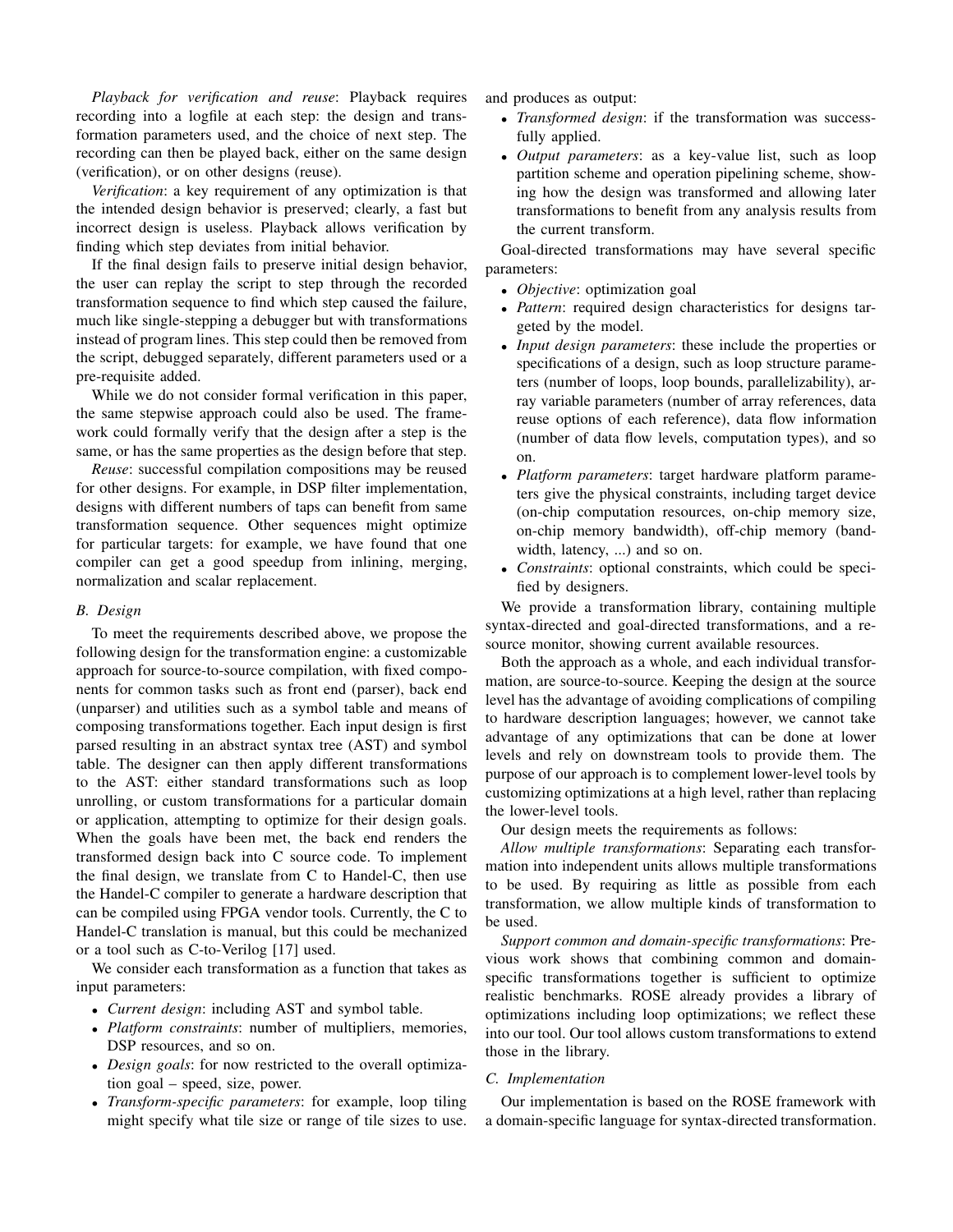TABLE I TRANSFORMATIONS FROM OUR LIBRARY USED IN EXPERIMENTS.

| Goal-directed   | Description                                            |  |  |  |
|-----------------|--------------------------------------------------------|--|--|--|
| GP1             | Speed optimization exploiting data reuse and MapReduce |  |  |  |
| GP <sub>2</sub> | Speed optimization exploiting MapReduce and pipeline   |  |  |  |
| GP <sub>3</sub> | Power optimization                                     |  |  |  |
| Syntax-directed | Description                                            |  |  |  |
| LM.             | Loop merging                                           |  |  |  |
| LC              | Loop coalescing                                        |  |  |  |
| DE              | Decompose expressions with the 3-address rule          |  |  |  |
| RMD             | Remove " $\times$ / $\div$ " operations                |  |  |  |
| RF              | Reduce fanout of variables                             |  |  |  |
| Par             | Parallelize independent statements                     |  |  |  |
| Pipe            | Pipeline innermost loop                                |  |  |  |

We use the ROSE framework because it is fairly mature, has comprehensive support for  $C / C$ ++, and contains many existing features for program transformation including features for function inlining and loop unrolling.

ROSE is written in C++, requiring developers to use C++ to build their compiler and add custom passes written in C++. This approach is powerful, because all the facilities of ROSE are available, and efficient, because the approach is compiled using a conventional optimizing C++ compiler. However, writing a custom compiler and adding custom passes require extensive knowledge of ROSE.

In our approach, we adapt ROSE to be scripted by the Python scripting language [15]; other scripting languages like Lua could equally be used. We choose Python in particular because it is well supported by the Boost Python library, a quasi-standard way of reflecting C++ objects and classes into Python [18]. Using a scripting language to control compilation allows designers to take advantage of all the language facilities for control and iteration. A further advantage of scripting languages is that the transformation engine can be used to extend the scripting language command-line interpreter, meaning that the user can experiment with interactively applying transformations to the program. If a good sequence of transformations is found, the user can save the sequence in a script, allowing the sequence to apply to other designs without interaction.

While the resulting compiler is slower than one developed using ROSE directly, most of the compiler run time will be taken up by transformations, rather than the transformation engine choosing which transformation to apply. Should the transformation engine logic prove to be too slow, we note that scripting languages are slowly progressing to just-in-time compilation, which will improve the speed of compiled code while retaining the convenience of an interpreter.

Our implementation meets the remaining requirement – *playback for verification and reuse*. Before each step, the engine records the following information into a log file: the current design after preceding transformations, the name of next step, and the parameters to be used. This is all the information needed to play the step back later, and is done transparently and automatically. Each custom transformation is responsible for recording its own parameters and anything else needed to recreate the step later. We design our tool so that as much of this as possible is done by the transformation engine by default.

TABLE II TRANSFORM PARAMETERS USED IN EXAMPLE.

| Params                | Type       | <b>Description</b>                           |  |  |  |
|-----------------------|------------|----------------------------------------------|--|--|--|
| numLoop               | int        | number of loop levels                        |  |  |  |
| loopBound             | int Array  | upper bound of each loop after normalization |  |  |  |
| loopParallelizability | bool Array | 1: loop parallelizable, 0: otherwise         |  |  |  |
| numArray              | int        | the number of arrays                         |  |  |  |
| numRAMBlock           | int        | number of on-chip RAM blocks                 |  |  |  |
| blockSize             | int        | size of each RAM block                       |  |  |  |
| memBandwidth          | int        | memory bandwidth                             |  |  |  |
| numMultiplier         | int        | number of on-chip multipliers                |  |  |  |
| numCompSteps          | int        | number of computation steps                  |  |  |  |
| stepResource          | int Array  | resources required in each computation step  |  |  |  |
| notAlign              | bool       | 1: data are not aligned between storage and  |  |  |  |
|                       |            | computation, 0: otherwise                    |  |  |  |
| recH                  | int        | dependence constraint on initiation          |  |  |  |
|                       |            | interval of pipelining                       |  |  |  |

#### *D. Example*

We show an example script for the matrix multiplication benchmark; the results section shows the performance of the resulting designs for this and other benchmarks. Table I shows the library of available transformations; table II shows transformation parameters. The sequence we apply is: GP1 - DE - RF - Par - GP2. Python pseudocode for this sequence is:

| 1: InDesign=parse("matmult.c") |  |
|--------------------------------|--|
|                                |  |

```
2: Ini_design_params=[("numLoop1", 3),
("loopBound1", [64, 64, 64]),
("loopParallelizability1", [1, 1, 1]),
("numArray1", 3), ...]
```
- 3: Platform\_params=[("numRAMBlock1", 168), ("blockSize1", 16384), ("memBandwidth1", 32), ("numMultiplier1", 168)]
- 4: (des1, Out\_design\_params)=GP1(InDesign, Speed, Ini\_design\_params, Platform\_params)
- 5: des2=decomposeExpressions(des1)
- 6: des3=reduceFanout(des2)
- 7: des4=parallelize(des3)

```
8: Ini_design_params=[("loopBound2", [64]),
("loopParallelizability2", [1]),
("numCompSteps2", 1), ("stepResource2", 1),
("numArray2", 2), ("notAlign", 0),
("recII", 1)]
```
9: Platform\_params=[("memBandwidth2", 32), ("numMultiplier2", 168-param("numMultiplier1"))]

```
10: (OutDesign, Out_design_params)=GP2(des4,
Speed, Ini_design_params,
```

```
Platform_params, innermostLoop, tree)
```

```
11: unparse(OutDesign, "out.c")
```
where numbered source lines work as follows:

- 1) The input file is parsed into a variable InDesign.
- 2) parameters for the GP1 model are loaded into a variable Ini\_design\_params as a list of key-value pairs. Each transformation is responsible for checking its parameters are correct. Note that values can be integers, booleans, strings or arrays of other values; we omit some of the parameters for space reasons.
- 3) platform parameters are similarly put in another variable.
- 4) the GP1 transform is applied to InDesign, yielding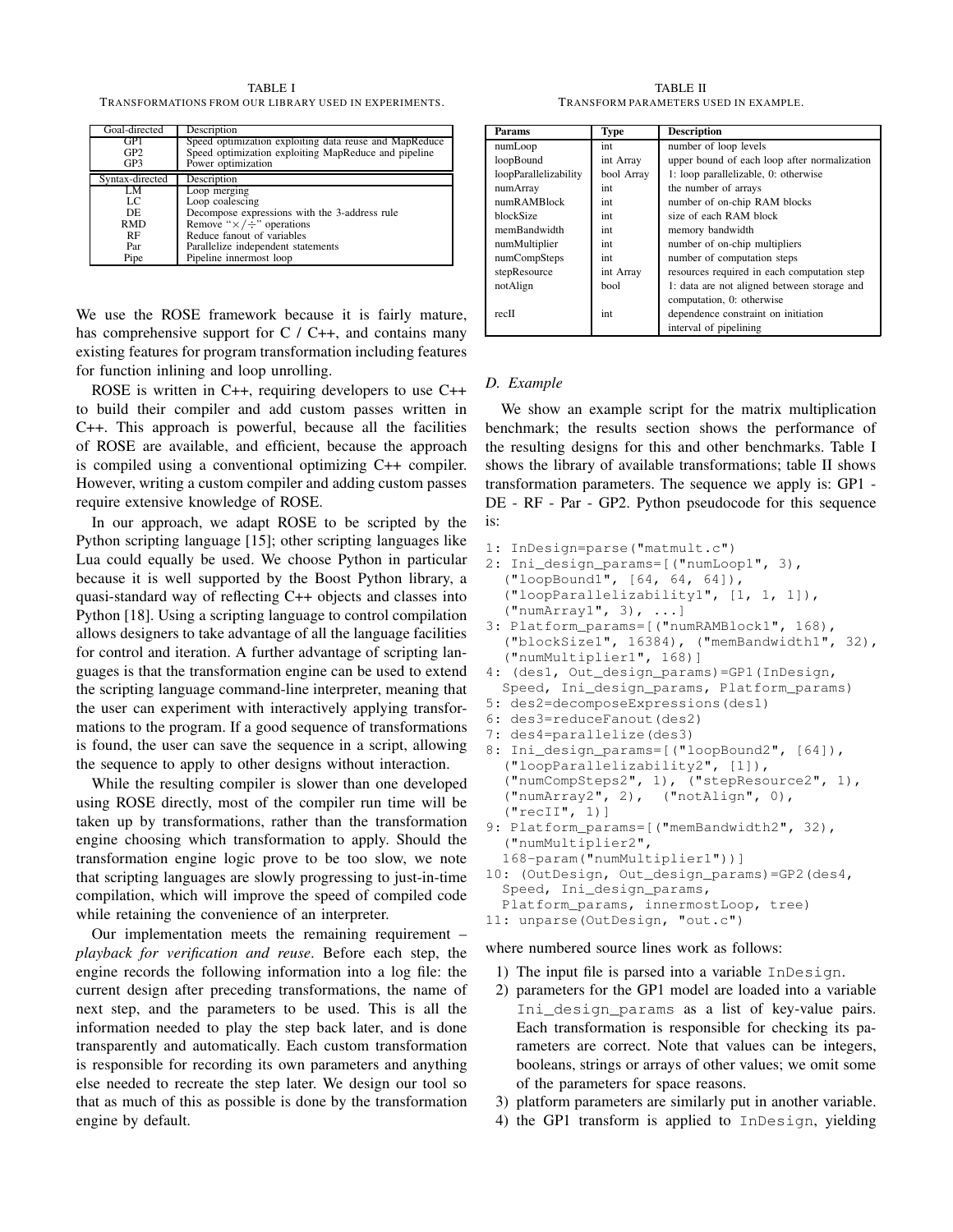

Fig. 2. Flowchart for applying goal-directed and syntax-directed transformations. The counter i can be used by the transformation engine to limit the number of transformations applied, to limit the total compilation time. It is used internally in the logfile to record which transformation applies at each step.

des1.

- 5) three syntax-directed transformations are applied to des1, yielding des4; none of these has any parameters.
- 8) parameters for the second goal-directed transform are put in a key-value list.
- 9) platform parameters for GP2 are stored. Note that the value for numMultiplier2 is calculated by using the param function to retrieve the value of parameter numMultiplier1.
- 10) the GP2 transform is run.
- 11) finally, the design is unparsed to an output file.

Each source code line corresponds to one iteration of the loop in step 3 of Fig. 2.

#### IV. COMPLEX COMPOSITION

#### *A. Requirements*

Complex composition extends and refines the requirements for simple composition to:

- Allow multiple goal-directed transformations.
- Allow further ways to compose transformations.

In more detail:

*Allow multiple goal-directed transformations*: we restrict simple composition to one goal-directed transformation, which effectively restricts the overall optimization goal to that of the goal-directed transformation. With multiple goal-directed transformations, multiple optimization goals can be pursued; for example, sequencing goals for speed then power gives the lowest power design meeting a speed constraint. The goals achieved by the former transformation become the constraints for the current one, so transformations optimize designs without affecting former achievements.

*Allow more ways to compose transformations*: using multiple goal-directed transformations requires more ways to compose transformations together. To allow this, we require each transform to have a notion of success or failure: success means the transformation has been applied without errors; failure means it could not match pattern, or the design is not in the correct format (syntax-directed), or it could not achieve the goal (goal-directed). This allows more ways of composing transformations:

*Conditional sequence*: this requires each transformation to succeed before the next is applied. If a transform fails, the whole sequence could fail (where the design is left unchanged), or the design after the last success could stand. Two kinds of conditional may be used: *and-then* and *or-else*; and-then requires that every transformation in the sequence succeeds; or-else continues until the first transformation that succeeds.

*Competitive*: given the same input, run two transformations and compare their output; the one with better metrics is chosen.

*Parallel*: apply transformations simultaneously to separate, independent parts of design, enabling the use of computing clusters to speed up design space exploration.

*Parameterization*: some transformations can be parameterized to give designers finer control. The parameters could be values, such as design parameters and platform parameters, or other transformations.

*Pre- and post-requisites*: one transformation can use another to pre-transform its input, *e.g* loop normalization before many loop optimizations. This simplifies many transformations.

*Joining transformations into single unit*: analogous to joining expressions and statements into a procedure or function; for example, 2D loop tiling can be implemented using 1D loop tiling with loop interchange. Using one transformation to implement another saves development effort and eases transform verification. This can combine common sequences for particular domains or inputs together.

#### *B. Design*

To meet the first requirement, allow multiple goal-directed transformations, we extend the parameters of goal-directed transformations to allow finer control:

- *Force transformation*: (optional) designers specify transformation to perform, even though characteristics targeted by the models are not present in the current design. For example, the geometric programming model [19] for mapping the MapReduce pattern can apply to a design not exhibiting its required pattern, in order to pipeline the design.
- *Output parameters*: for conditional sequences, each transformation should update a parameter indicating whether it successfully applied or not.
- *Constraints*: for a sequence of goal-directed transformations, the transformations may be combined into one if their models are compatible; for example, two geometric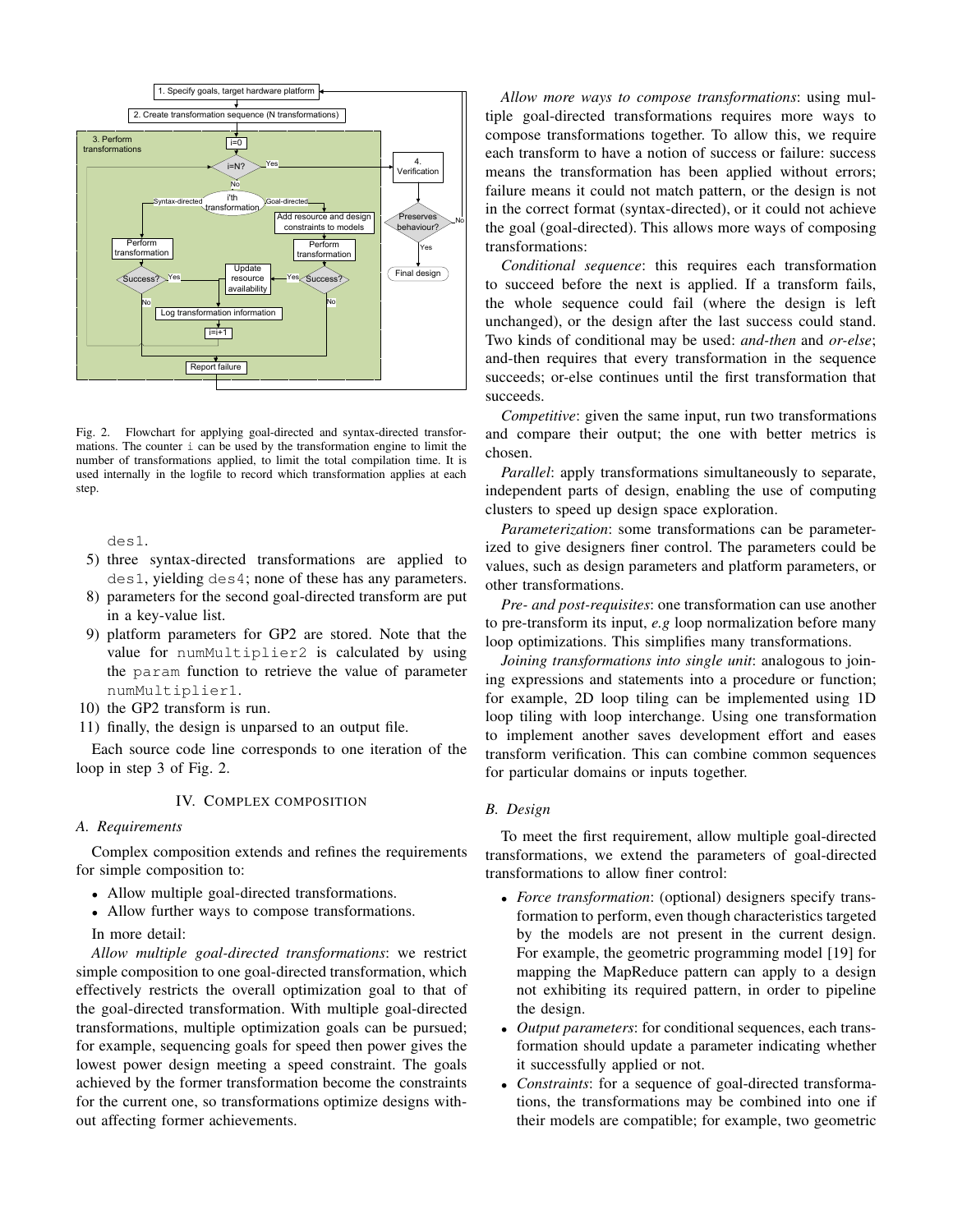programming (GP) models may be combined into another which is also a GP model.

• *Output design parameters*: outputs of models are the parameters of the optimized design found, for example, chosen data reuse options, loop partition scheme, operation pipelining scheme; these show how the design was transformed.

To meet the second requirement, we extend the design of our framework to allow complex composition of transformations. Our transformation engine uses the following strategy for sequence, conditional sequence and competitive compositions of goal-directed and syntax-directed transformations:

- (1) Specify design goals and the target hardware platform.
- (2) Choose transformations from the library, specify transformation parameters, and determine the transformation composition.
- (3) Perform transformations.
	- (a) **if** Sequence is chosen (designers have good understanding of the input code), **then**
		- (i) Before each goal-directed transformation, add resource constraints to the model based on the information shown by the resource monitor, and if this transformation will work on the same code part where the previous goal-directed transformation ran, then the design goal achieved in the previous goal-directed transformation is added to the model as constraints.
		- (ii) After each transformation, record the transformation status (success or failure) and the transformation scheme in the log file and the resource monitor updates the availability of resources after each goal-directed transformation, and go to the next transformation.
		- (iii) Pass the final transformed code and the log file to the verification step (4).

# **end if**

- (b) **if** Conditional is chosen (designers have basic understanding of the input code), **then**
	- $(i)$  As step  $(i)$  in  $(a)$ .
	- (ii) After each transformation, check the status of the transformation.

**if** success **then** as step (ii) in (a).

**else** stop the transformations, report the failure to designers, and go back to step (1).

- **end if**
- $(iii)$  As step  $(iii)$  in  $(a)$

# **end if**

- (c) **if** Competitive is chosen (designers have multiple transformation sequences in mind), **then**
	- (i) Execute each sequence as Conditional, but if failure, assign an extreme value (maximum for minimization or minimum for maximization) to the objective of the transformation sequence.
	- (ii) Compare the design objectives of the transfor-

mation sequences and choose the best sequence when all sequences finish.

(iii) As step (iii) in (a).

### **end if**

(4) Verify transformed design.

**if** all transformations are successful and legal **then** Continue the compilation

#### **else**

Suspend the compilation, report to designers and go back to step (1), where designers have chance to look through the log file and rearrange transformations, probably removing problematic transformations.

# **end if**

This can be readily extended for further ways of composing transformations. Fig. 2 shows the flowchart for this strategy.

# *C. Implementation*

In addition to sequential composition, advanced composition also supports conditional sequence (and then and or else), competitive, parallel (CoSy), parameterized, pre- and postrequisites, and joining transformations into a single unit (our goal-directed transformations can combine the goals into a joint goal if mathematical models are compatible.

# *D. Example*

An example of joining goal-directed transformations is the goal-directed transformation GP2, which is obtained by combining two separate models for optimizing pipelining and MapReduce. The advantage of this combination over the separate approaches is that we could find more optimal designs which may not be reached in the separate approaches.

## V. RESULTS

We follow the control strategy described above and apply several transform compositions, with different input parameters, to five benchmarks:

- multiplication of two  $64 \times 64$  matrices (MAT64),
- Sobel edge detection (Sobel) [20],
- the full search motion estimation algorithm (FSME) [21],
- finite impulse response (FIR) filters of 3, 5 and 11 taps,
- Monte Carlo simulation (MCS) for Asian Option pricing [22].

We apply three transformation sequences to the first three benchmarks respectively; we choose each sequence for its benchmark. For MAT64 and FIR, we also use competitive composition to investigate the impact of different transformation orders and different input parameters. Moreover, Sobel is transformed to achieve the most power-efficient design meeting the speed constraints specified by designers. The goaldirected transformations used in our approach also allow a special case of composition: joining multiple goal-directed transformations into a single mathematical model. We compare joined and separate transformations applied to MCS. All experimental results are obtained on our target platform, containing a Xilinx XC2V8000 FPGA with four external static RAM banks.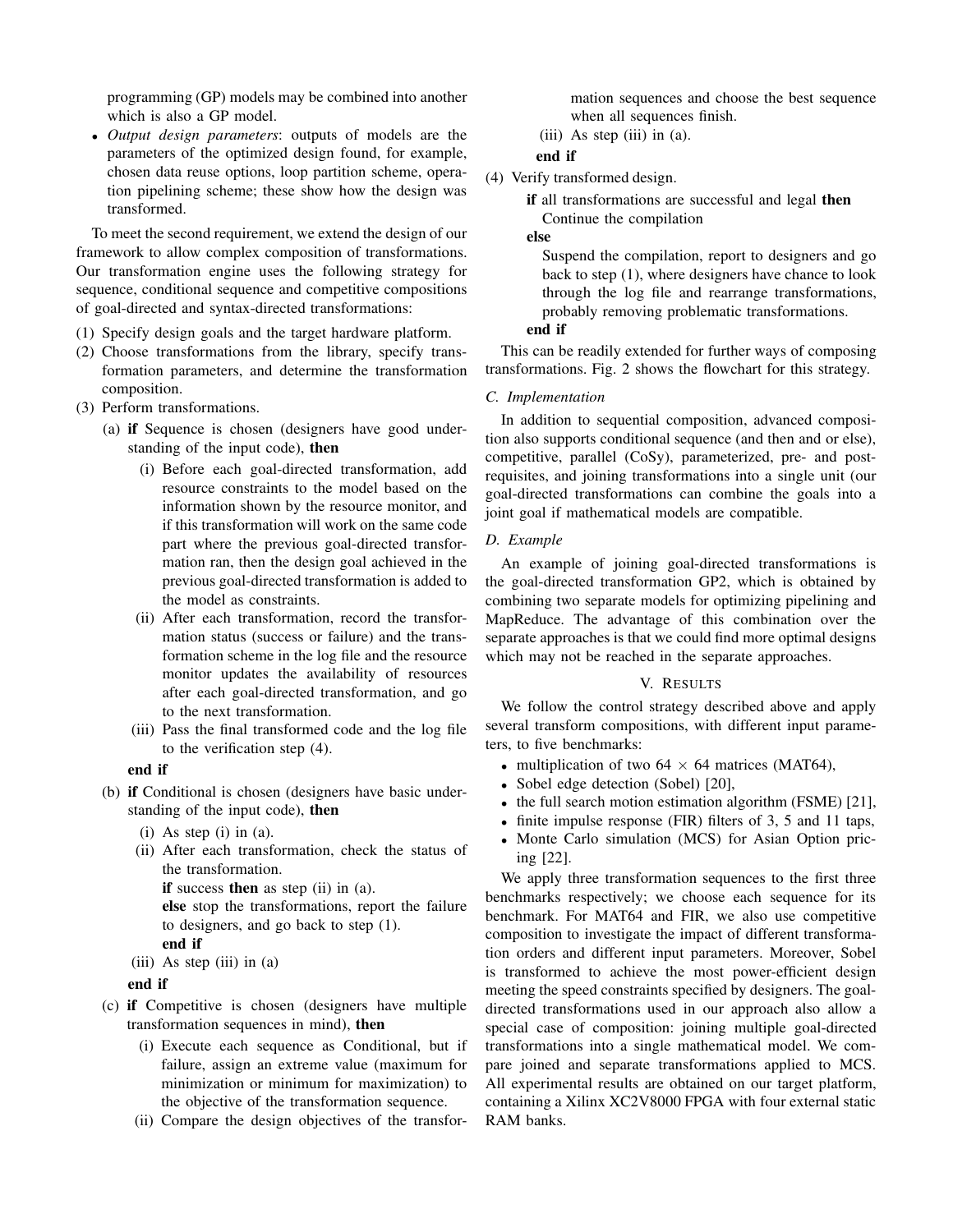

Fig. 3. Execution times on the target platform (Xilinx XC2V8000) after successive transformations, normalized so initial design takes unit time.

We optimize the speed of Sobel, MAT64 and FSME algorithms on the target platformby respectively applying three transformation sequences from the transformation library (table I):

- **Sequence**1: LM–GP1–DE–RF–Par–GP2;
- **Sequence**2: GP1–DE–RF–Par–GP2;
- **Sequence**3: GP1–DE–RMD–Par–Pipe–LC.

Each transformation sequence is customized for a specific benchmark. After verifying that the functionality is preserved, we translate the design into Handel-C, synthesize, map and place and route the transformed designs onto the target platform. We currently translate the designs manually; this could be done mechanically, using a tool such as C-to-Verilog [17]. Fig. 3 shows execution times, normalized so the initial design takes unit time. For each benchmark, the first bar corresponds to the initial design, the second bar to the design after the first transformation in the sequence, and so on. For example, the second bar for Sobel is the design after loop merging; the third bar is the design after loop merging and GP1 goal-directed transformation. We see that LM does not improve the speed of Sobel; however, LM simplifies the Sobel loop structure and thus facilitates the following GP1 transformation [8]. Fig. 3 shows similar cases. Overall, the transformation sequences reduce the execution times on our target platform for Sobel, MAT64 and FSME by factors of 88 times, 98 times and 57 times respectively.

Competitive transformation composition allows designers to experiment with different transformations. In Sequence2, the goal-directed transformation GP1 can run before GP2 (GP1- GP2), or in the reverse order (GP2-GP1). To see the impact, we apply Sequence2 with the two transformations in both orders to MAT64; the results are shown in Fig. 4, where the y-axis is in logarithm scale. This figure shows the speed-optimized design Pareto frontiers generated by Sequence2 with GP1-GP2 and GP2-GP1 respectively, under different multiplier resource constraints. After the transformation sequence with GP1-GP2 the total execution cycles of the MAT64 designs is up to 2.7 times less (in the worst case) than after the sequence with GP2-GP1 under the same multiplier constraint. However,



Fig. 4. Results for MAT64.

TABLE III LINEAR REDUCTION VS TREE REDUCTION FOR FIR

| <b>Designs</b> | Exe time (ms) |             | # FPGA Slices |             |
|----------------|---------------|-------------|---------------|-------------|
|                | Linear        | <b>Tree</b> | Linear        | <b>Tree</b> |
| $3$ -tap       | 0.68          | 0.69        | 70            | 89          |
| $5$ -tap       | 0.68          | 0.7         | 96            | 164         |
| 11-tap         | 1.32          | 1.35        | 155           | 369         |

for another design metric, required on-chip RAM blocks (not shown), designs chosen by the GP2-GP1 transformation sequence use about 5 times, on average, fewer RAM blocks to achieve the same design speed as ones generated by the GP1-GP2 sequence. Therefore, if there are enough memory resources, then the transformation sequence with GP1-GP2 would be chosen; otherwise the sequence with GP2-GP1 may be better, depending on the design goal and parameters specified by designers.

Moreover, the GP2 goal-directed transformation allows designers to specify which reduce structure – tree or linear – to use in the reduce phase of the MapReduce computation [19]. Different structures result in different system latency, throughput and resource usage for different applications. Designers can set transformation-specific parameters to specify which reduce structure to use. Table III shows the results of applying the GP2 transformation to FIR filters with 3, 5 and 11 taps. We can see that in all three cases, GP2 results in designs with similar execution times for either reduce structure, but using a linear structure can reduce the number of slices by up to 2.4 times. Hence designers would choose the transformation with the linear reduce structure. For other applications, this may not be true, so designers would need to apply competitive composition.

In the above examples, designers may specify the design objective, choose transformations and specify the target hardware platform. Our approach lets designers provide additional constraints to some transformations.

The goal-directed transformation GP3, shown in Table I, allows designers to specify target design speed when the transformation objective is power optimization. We apply the GP3 transformation to Sobel together with the transformations